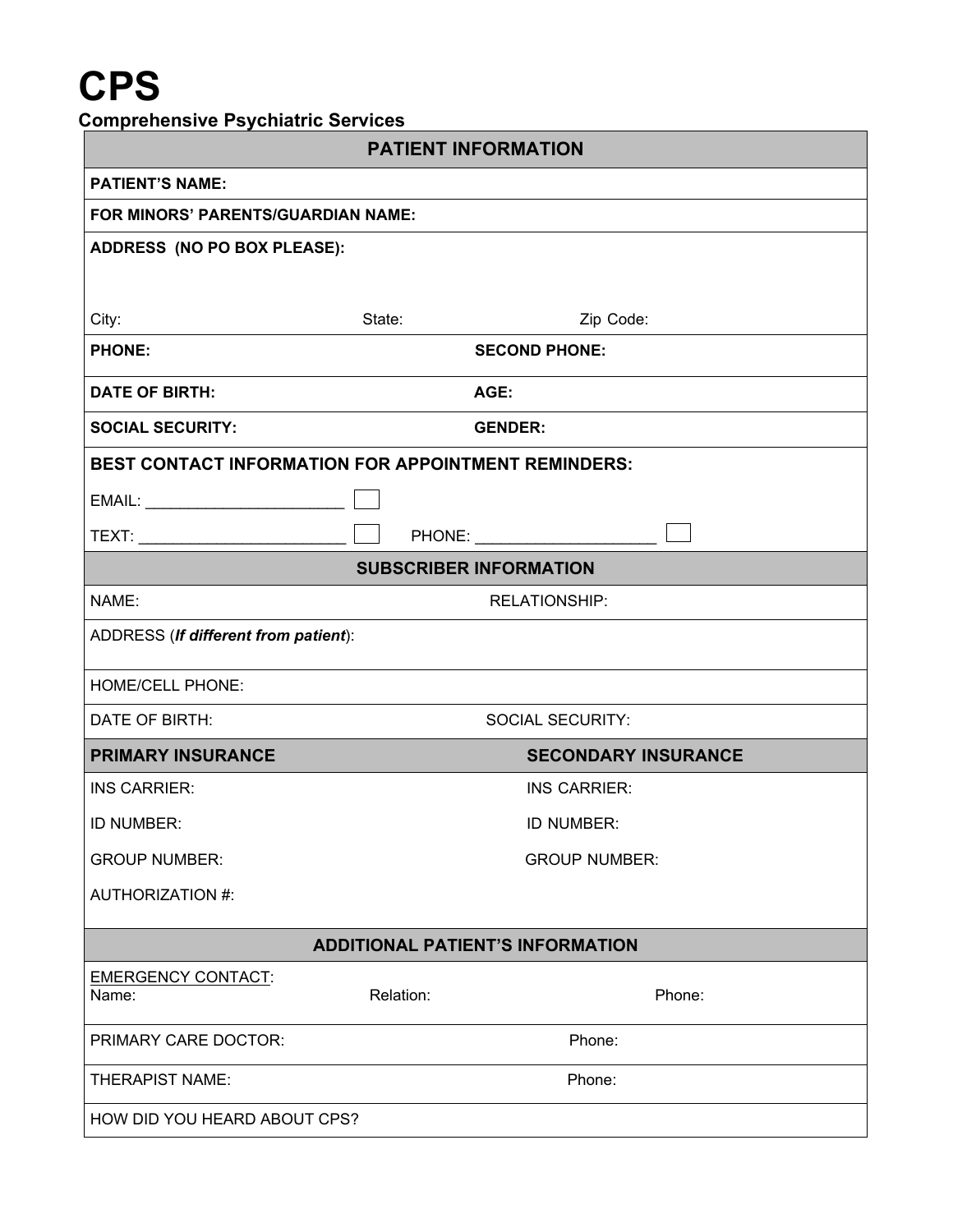**CPS**

**COMPREHENSIVE PSYCHIATRIC SERVICES** *A Medical Group*

I understand and agree to the following:

#### 1. **AGREEMENT TO CARE**

I request evaluation and/or treatment from a Comprehensive Psychiatric Services mental health professional. I understand that my treatment at CPS offices is voluntary and that I may discontinue treatment at any time.

#### 2. **MISSED APPOINTMENTS AND LATE CANCELLATION CHARGES**

I agree that **I will be billed \$150** in the event that I miss an appointment or fail to cancel **24 hours** prior to the scheduled appointment. We are unable to bill your insurance carrier for missed appointments and late cancellation charges.

- 3. I agree to pay a **processing fee of \$25.00** if my check is returned by the bank for nonpayment.
- 4. I agree to obtain **pre-authorization** from my insurance for my treatment with my clinician.
- 5. I agree to pay any fees I incur for services rendered by Comprehensive Psychiatric Services, regardless of insurance coverage.

| Patient/Guardian's Signature: | Date: |
|-------------------------------|-------|
|-------------------------------|-------|

Patient Name: \_\_\_\_\_\_\_\_\_\_\_\_\_\_\_\_\_\_\_\_\_\_\_\_\_\_

# **Consent Telemedicine/Tele-Psych**

I understand that Telemedicine also known as tele-health or tele-psych. It refers to the delivery of psychiatric assessment and care via "video conferencing". In which the provider is located at a different site than the patient.

Patient/Guardian's Signature: \_\_\_\_\_\_\_\_\_\_\_\_\_\_\_\_\_\_\_\_\_\_\_\_\_\_\_\_\_\_\_\_\_\_Date: \_\_\_\_\_\_\_\_\_\_\_

Patient Name: \_\_\_\_\_\_\_\_\_\_\_\_\_\_\_\_\_\_\_\_\_\_\_\_\_\_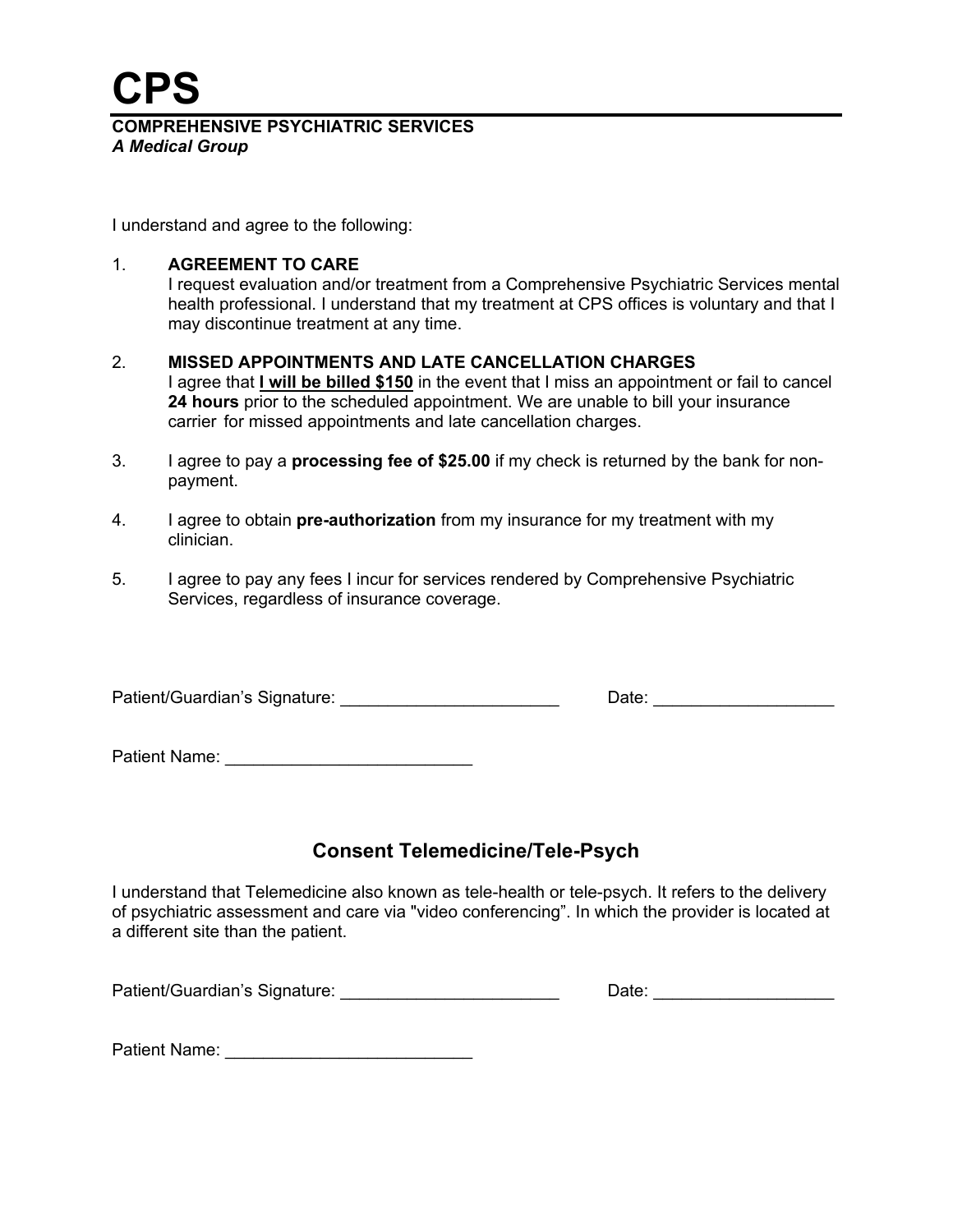| Reason for your visit.                                             |                               |  |  |
|--------------------------------------------------------------------|-------------------------------|--|--|
| <b>Current Psychiatric Medications:</b>                            | Past Psychiatric Medications: |  |  |
| <b>FAMILY HISTORY</b>                                              |                               |  |  |
| Family History of Psychiatric Problems or Drug/Alcohol Dependency? |                               |  |  |
| <b>MEDICAL HISTORY</b>                                             |                               |  |  |
| Medical problems and medications:                                  |                               |  |  |
| Any history of seizure?                                            |                               |  |  |
| Allergic to any medications:                                       |                               |  |  |

**PERSONAL HISTORY**

Marital Status: What is your occupation?

Describe your use of alcohol and recreational drugs (including Marijuana):

#### **FOR MINOR PATIENTS**

Grade in school:

With whom do patient currently live with?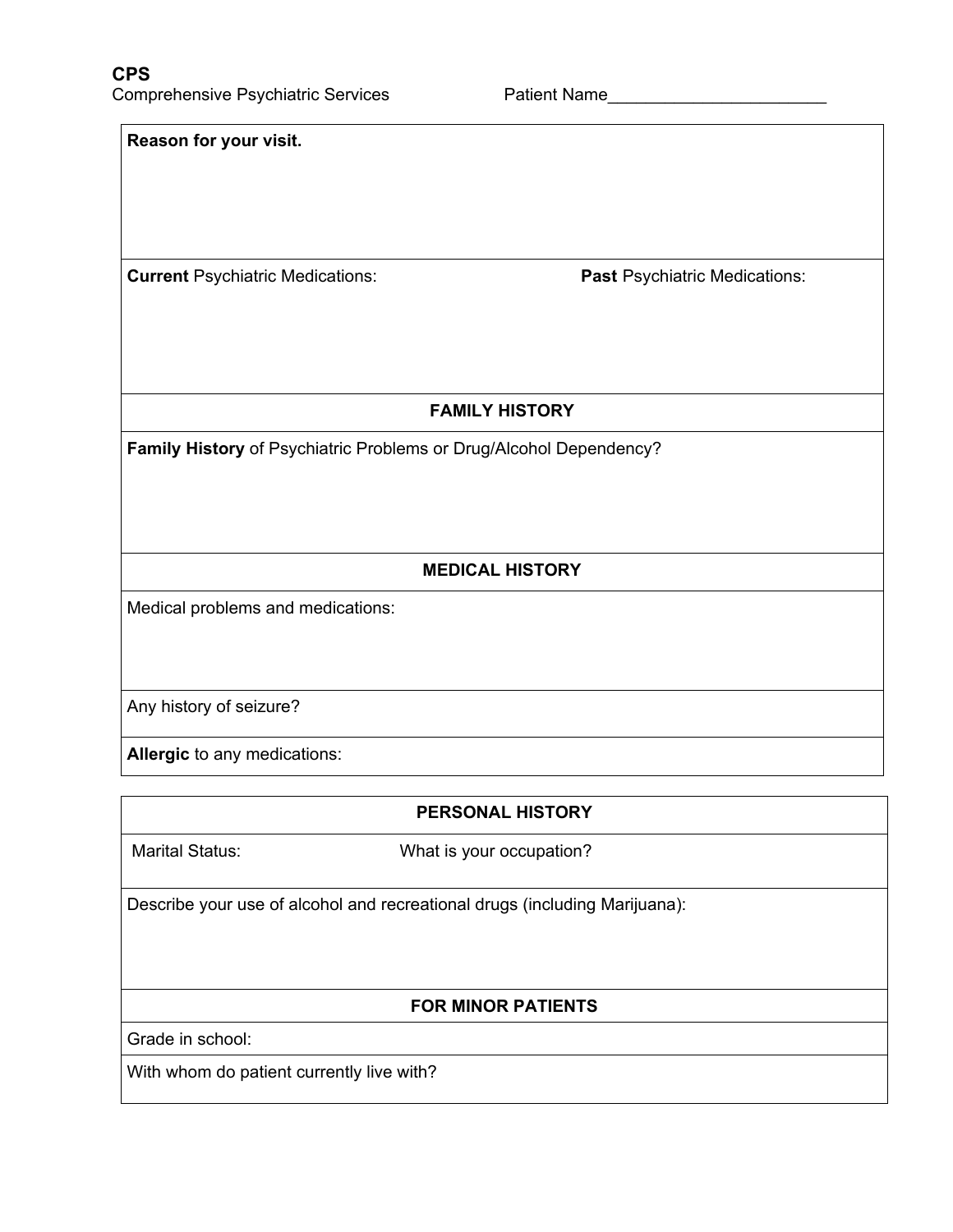

**COMPREHENSIVE PSYCHIATRIC SERVICES** *A Medical Group*

# **NOTICE OF PRIVACY PRACTICES FOR PROTECTED HEALTH INFORMATION**

This notice describes how medical information about you may be used and disclosed and how you can get access to this information. Please review it carefully.

The office is permitted by federal privacy laws to make uses and disclosures of your health information for purposes of treatment, payment, and health care operations. Protected health information is the information we create and obtain in providing our services to you. Such information may include documenting your symptoms, examination, and test results, diagnoses, treatment, and applying for future care or treatment. It also includes billing documents for those services.

Example of Use of Your Health Information for Treatment Purposes is:

 During the course of your treatment, the physician determines he/she will need to consult with another clinician. He/she will share the information and obtain his/her input.

Example of Use of Your Health Information for Payment Purposes:

 We submit requests for payment to your health insurance company. The health insurance company requests information from us regarding medical care given. We will provide information to them about you and the care given.

Example of Use of Your Information for Health Care Operations:

 We obtain services from our insurers or other business associates such as quality assessment, quality improvement, outcome evaluation, protocol and clinical guideline development, training programs, credentialing, medical review, legal services, and insurance. We will share information about you with such insurers or other business associates as necessary to obtain these services.

#### **Your Health Information Rights**

The health and billing records we maintain are the physical property of the office. The information in it, however, belongs to you. You have a right to:

- Request a restriction on certain uses and disclosures of your health information by delivering the request to our office – we are not required to grant the request, but we will comply with any reasonable request.
- Obtain a paper copy of the current Notice of Privacy Practices for Protected Health Information by making a request at our office.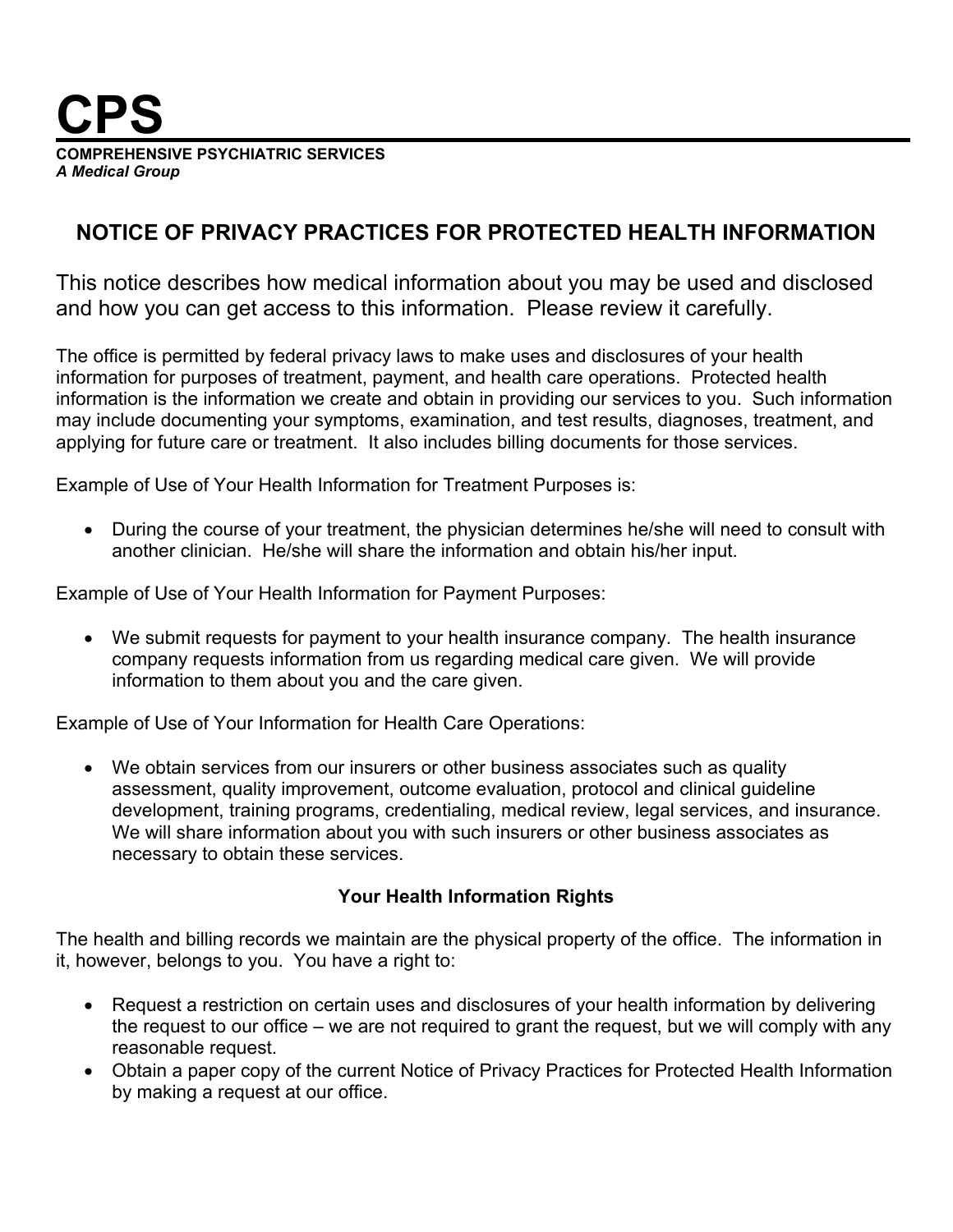- Request that you be allowed to inspect and copy your health record and billing records you may exercise this right by delivering the request to our office.
- Appeal a denial of access to your protected health information, except in certain circumstances.
- Request that your health care record be amended to correct incomplete or incorrect information by delivering a request to our office. We may deny your request if you ask us to amend information that:
	- o Was not created by us, unless the person or entity that created the information is no longer available to make the amendment.
	- $\circ$  Is not part of the health information kept by or for the office.
	- $\circ$  Is not part of the information that you would be permitted to inspect and copy.
	- o Is accurate and complete.

If your request is denied, you will be informed of the reason for the denial and will have an opportunity to submit a statement of disagreement to be maintained with your records.

- Request that communication of your health information be made by alternative means or at an alternative location by delivering the request in writing to our office.
- Obtain an accounting of disclosures of your health information as required to be maintained by law by delivering a request to our office. An accounting will not include uses and disclosures of information for treatment, payment, or operations; disclosures or uses made pursuant to an authorization signed by you: uses or disclosures made in a facility directory or to family members or friends relevant to that person's involvement in your care or in payment for such care; or, uses or disclosures to notify family or others responsible for your care of your location, condition, or your death.
- Revoke authorizations that you made previously to use or disclose information by delivery in a written revocation to our office, except to the extent information or action has already been taken.

If you want to exercise any of the above rights, please contact Leela Virassammy, (925) 944-9711. She will inform you of the steps that need to be taken to exercise your rights.

### **Our Responsibilities**

The office is required to:

- Maintain the privacy of your health information as required by law.
- Provide you with a notice as to our duties and privacy practices as to the information we collect and maintain about you.
- Abide by the terms of this Notice
- Notify you if we cannot accommodate a requested restriction or request.
- Accommodate your reasonable requests regarding methods to communicate health information with you.

We reserve the right to amend, change, or eliminate provisions in our privacy practices and access practices and to enact new provisions regarding the protected health information we maintain. If our information practices change, we will amend our Notice. You are entitled to receive a revised copy of the Notice by calling and requesting a copy of our Notice or by visiting our office and picking up a copy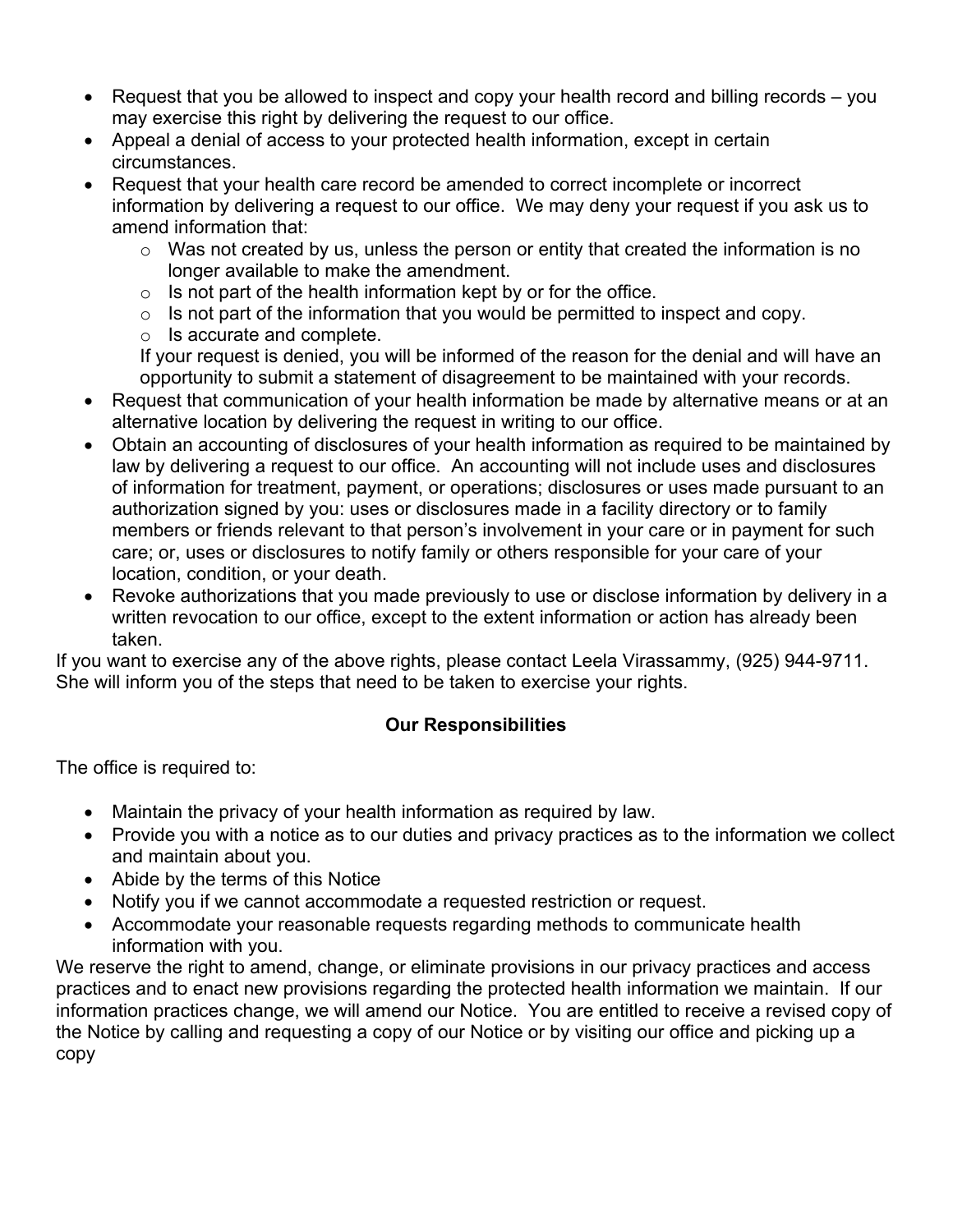## **To Request Information or File a Complaint**

If you have questions, would like additional information, or want to report a problem regarding the handling of your information, you may contact Leela Virassammy, Business Manager, (925) 944- 9711.

Additionally, if you believe your privacy rights have been violated, you may file a written complaint at our office by delivering the written complaint to Leela Virassammy. You may also file a complaint by mailing it to the Secretary of Health and Human Services.

We cannot, and will not require you to waive the right to file a complaint with the Secretary of Health and Human Services as a condition of receiving treatment from the office.

We cannot, and will not, retaliate against you for filing a complaint with the Secretary of Health and Human Services.

# **Other Disclosures and Uses**

- Using our best judgment, we may disclose to a family member, other relative, close personal friend, or any person you identify, health information relevant to that person's involvement in your care or in payment for such care if you do not object or in an emergency.
- Unless you object, we may use or disclose your protected health information to notify, or assist in notifying a family member, personal representative, or other person responsible for your care about your location, and about your general condition, or your death.
- If you are seeking compensation through workers Compensation, we may disclose your protected health information to the extent necessary to comply with laws relating to Workers Compensation.
- We may disclose your protected health information to public authorities as allowed by law to report abuse or neglect.
- We may release health information about you to your employer if we provide health care services to you at the request of your employer, and the health care services are provided either to conduct an evaluation relating to medical surveillance of the workplace or to evaluate whether you have a work-related illness or injury. In such circumstances, we will give you notice of such release of information to your employer. Any other disclosures to your employer will be made only if you execute a specific authorization for the release of that information to your employer.
- We may disclose your protected health information in the course of any judicial or administrative proceeding as allowed or required by law, with your authorization, or as directed by a proper court order.
- To avert a serious threat to health or safety, we may disclose your protected health information consistent with applicable law to prevent or lessen a serious, imminent threat to the health or safety of a person or the public.
- Other uses and disclosures, besides those identified in this notice, will be made only as otherwise required by law or with your written authorization and you may revoke this authorization as previously provided in this Notice under "Your Health Information Rights."

Effective Date: April 14, 2003